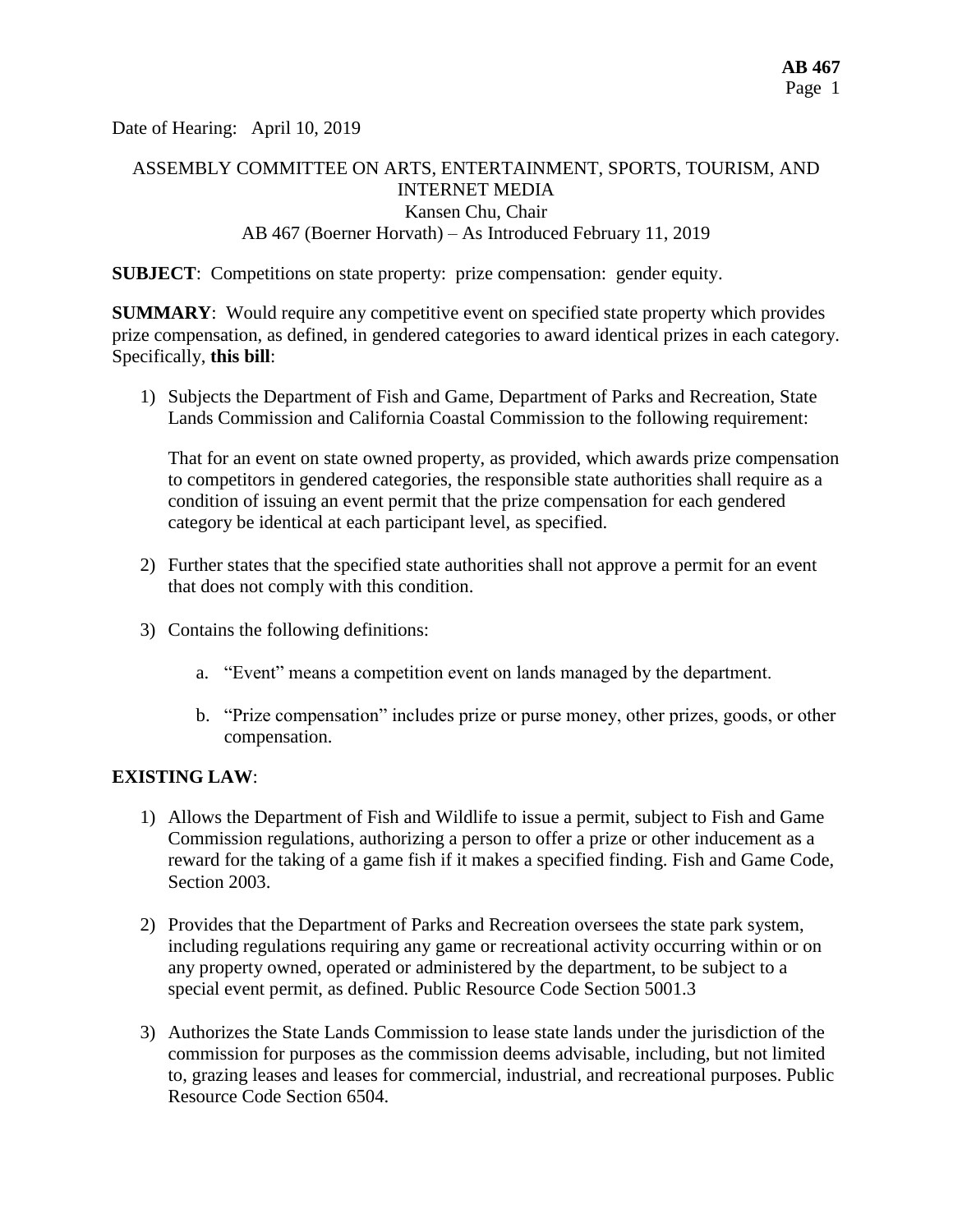4) Establishes the California Coastal Act of 1976 and California Coastal Commission and requires the commission to implement and administer a coastal development permit process within the coastal zone, as defined. Public Resource Code Section 30615.

**FISCAL EFFECT**: Unknown. This measure has been keyed fiscal by the Legislative Counsel.

### **COMMENTS**:

1) *Author's statement and support*. According to the author, "AB 467 is a simple bill that addresses a problem with a long history. It would take the precedent set by 2018 California Coastal Commission and State Lands Commission, requiring equal prize compensation for all athletes regardless of gender as a condition for approving a lease or permit request for any event held on state property. The bill would also require that the lease or permit requested be declined unless that competition affirms its equal pay prizes for both men and women at each participant level.

"The bill is a result of the tireless advocacy of women athletes that have been fighting to end gender pay inequities for decades in their workplace; and the intention of this bill is to affirm to future generations of women athletes that the state of California values their skills equal to those of their male counterparts."

In support of this measure, the Longboard Girls Crew, writes to say, "The sports world has historically engaged in the practice of paying women markedly less than men. Across the sport sectors, pay disparities exist. For example, professional female basketball players earn on average 1.6 percent of their male counterparts. In 2016, the national women's soccer team took a stand on equal pay, filing a complaint against U.S. Soccer for wage discrimination. Paid on average 40 percent less than male counterparts, the women's teams ranked first in the nation in 2014 and won \$2 million dollars, while the men's team, knocked out in the first round of the 2014 World Cup, earned \$9 million. It has become increasingly apparent that there is more work to be done to ensure pay equity for men and women athletes. When men and women compete at the same level and, in some cases, women outperform their male counterparts, pay disparities are not justified."

2) *Background: The Mavericks go coed*. According to information provided by the author, "In 2016, the California Coastal Commission considered a Coastal Development Permit for a men-only surf event at Mavericks Beach in Half Moon Bay. The Mavericks Challenge in Half Moon Bay is a professional surfing contest owned by the World Surf League (WSL), the international sports league for professional surfing. By 2018, at the urging of the Committee for Equity in Women's Surfing, the California Coastal Commission added a special condition to the permit for the event to require a women's division with a comparable format and prize purse to the men's division.

"The State Lands Commission, within its authority as the land manager for the public trust lands that include Mavericks Beach, preemptively ruled that it would only lease the public beach for the Mavericks competition if equal prize compensation was guaranteed to both the Men's and Women's divisions. In their ruling, the State Lands Commission stated that it 'believes it is the best interest of the state to require the event to implement certain measures to promote equity by requiring that the amount of compensation awarded to any participants does not depend on gender.'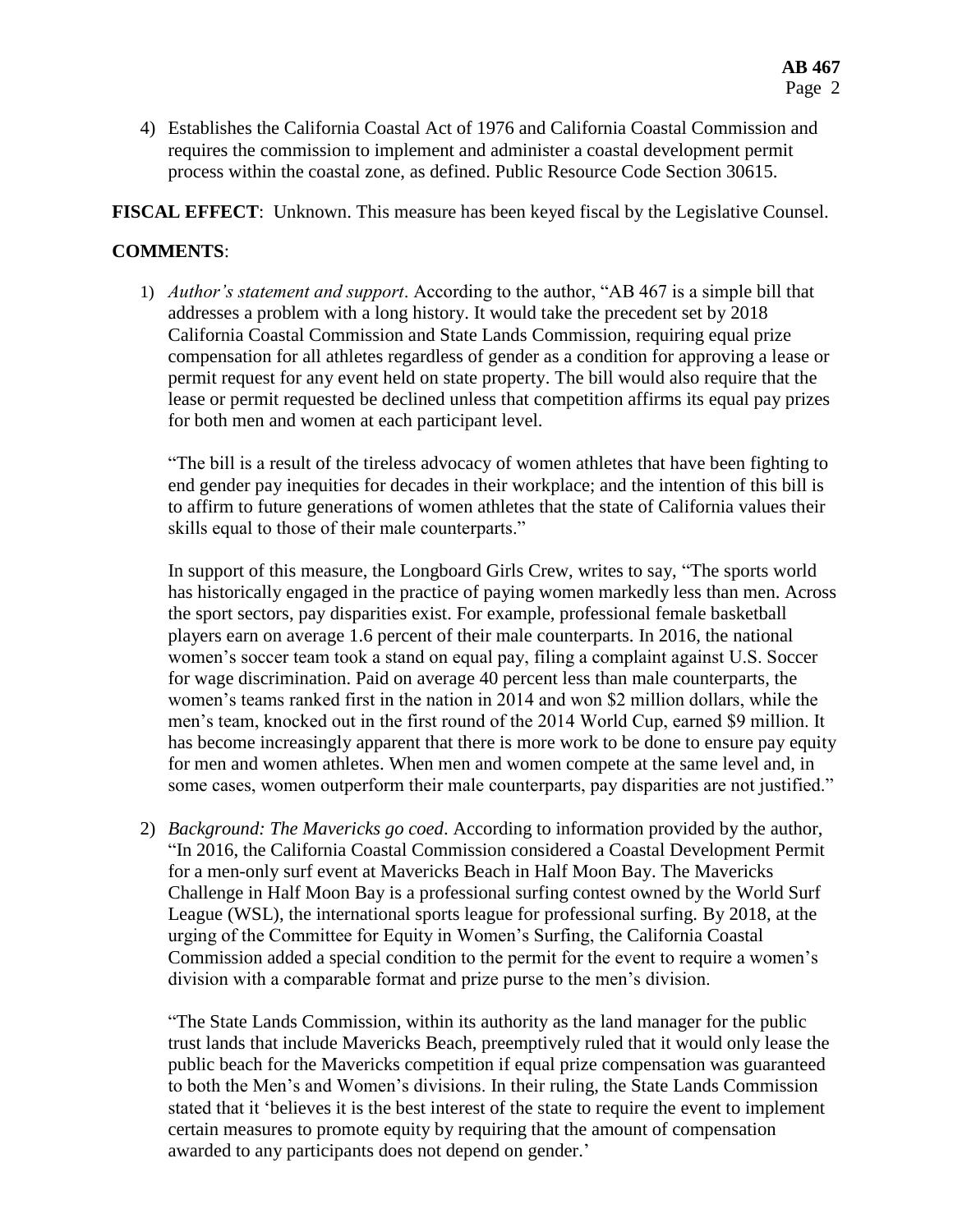"WSL resubmitted their event application for a Coastal Development Permit to the Coastal Commission and a lease application to the State Lands Commission for consideration in the 2018 October meetings of both agencies. Both applications received approval because the Mavericks Challenge surf event included a division for women and equal pay for all competitors regardless of gender."

*3) Advocates urge further issues for consideration: equality, inclusion and equal access.* In addition to the bill's supporters, the Committee also heard from the San Mateo Harbor District, and their President Sabrina Brennan. Ms. Brennan is the Co-Founder of the Committee for Equity in Women's Surfing, the person and organization responsible for bringing the Mavericks and World Surf League into gender pay equity. "Starting in 2015, I advocated for the inclusion of gendered categories (a women's division and men's division) at the Mavericks comp. In 2016, I co-founded the Committee for Equity in Women's Surfing and our attorney Karen Tynan made it clear to the Coastal Commission staff and board that gender-based discrimination at Mavericks was out of step with the Unruh Civil Rights Act. This helped us win unanimous support for a men's and women's division from the Coastal Commission and later we won pay parity with unanimous support from the State Lands Commission."

While she lauds the author and supports the concept of gender pay equity where there are competitions with gendered categories, she and others are concerned that the bill does not go far enough, and states that, "I'm struggling to figure out how best to support AB 467. The bill does not appear to require inclusion of gendered categories in sport. How would the bill require pay parity in a men's only OR a women's only competition? In the case of a comp (sic) with gendered categories is there a way to provide state oversight to protect athletes from gender-based discrimination and ensure that gendered categories are fair, balanced and equitable?" She points out that some professional competitions pay men and women equally but offer female athletes significantly less opportunities than male athletes", and offers the Amgen Tour of California as an example of pay parity for days on the bike, but men ride 6 days while women only ride 3. She concludes by saying, "Women pro athletes are concerned about the lack of inclusion and equality in pro sport. We are concerned that this chronic problem could become worse (and in addition to the issues addressed in AB 467) believe that equality, inclusion and equal access are also necessary to build a strong foundation for pay parity."

The Committee notes that California law has long afforded its residents with broad protection against unreasonable, arbitrary, or invidious discrimination based on personal characteristics such as gender. Enacted in 1958, the Unruh Civil Rights Act (Unruh Act) is a cornerstone of antidiscrimination law in California that prohibits business establishments from denying equal accommodations and services on the basis of sex, race, color, religion, ancestry, national origin, disability, medical condition, genetic information, marital status, sexual orientation, citizenship, primary language, or immigration status. Yet, the true scope of Unruh Act is even broader. The Unruh Act has been consistently interpreted to cover *all* arbitrary and intentional discrimination. (See *In re Cox* (1970) 3 Cal.3d 205, 212.)